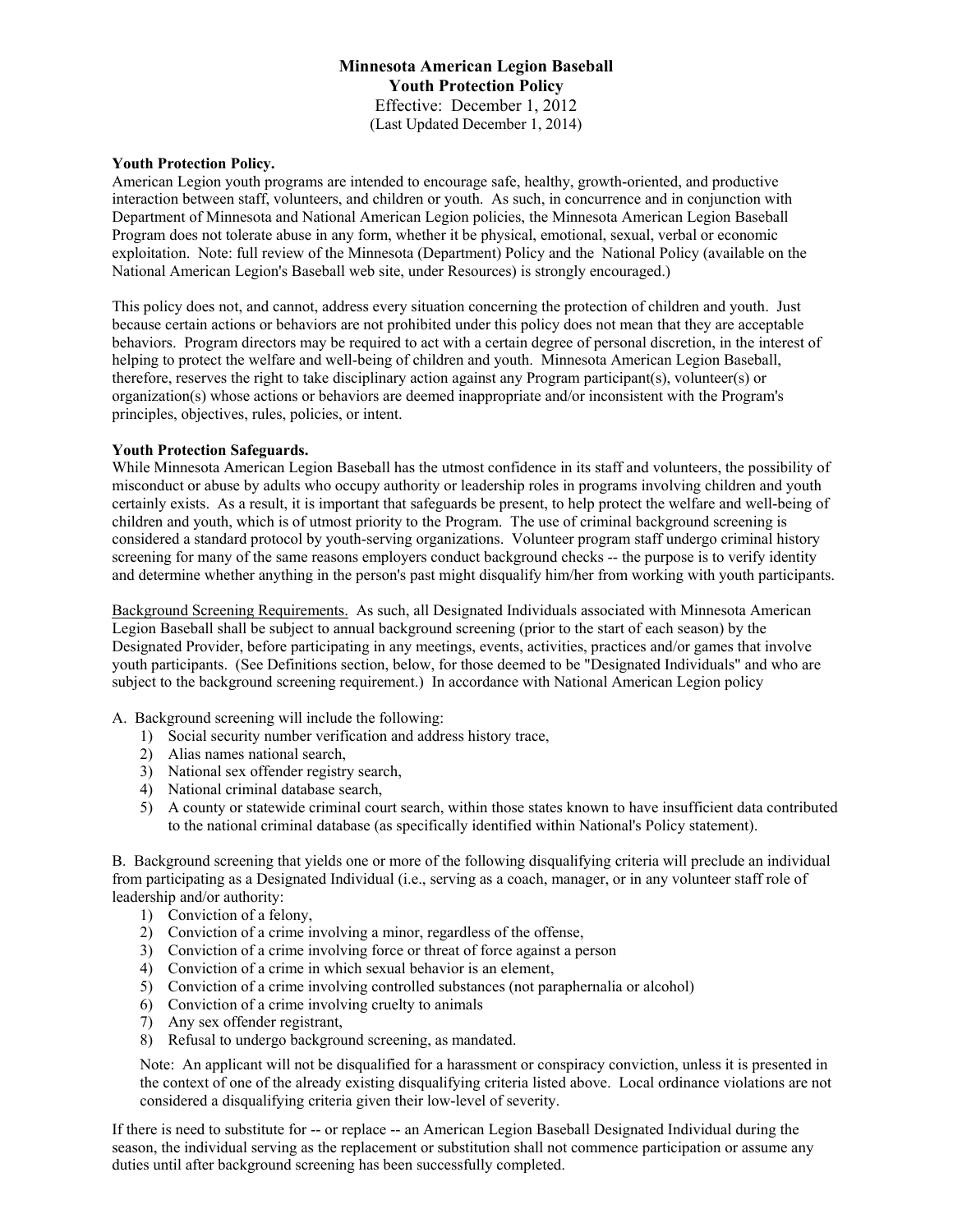If information is acquired during a season that a Designated Individual (who successfully completed background screening prior to the start of the season) may have sustained one or more of the disqualifying criteria, that Designated Individual shall be prohibited from participating as a Designated Individual until accuracy of the information has been verified / validated through the background screening process.

Note: Minnesota American Legion Baseball also reserves the right to prohibit any individual from serving as a Designated Individual (or in any other role), if at any time the Program, in its sole opinion, deems the individual to be unfit, not properly qualified, or unsuited, to working with minors, children, youth.

Screening Provider. To maintain consistency and enhance confidentiality, although a Designated Individual may have the ability to provide proof of background screening for some other purpose or through some other source, all background screening for Minnesota American Legion Baseball Program will be conducted by the Designated Provider (the exclusive commercial vendor engaged by The American Legion National Headquarters to conduct background check screening for staff and volunteers of national youth programs of the American Legion.)

Screening Procedure. As part of the National American Legion Baseball team application and registration process, all Designated Individuals must complete a background screening application (on-line), directly with the Designated Provider. Failure to do so will result in the individual's inability to participate.

> Minnesota On-line Background Screening Application for Designated Individuals: **https://opportunities.averity.com/MNLegion**

Results / Findings. The Designated Provider shall submit the result of individual background screenings to the designated Youth Protection Policy Program Manager for Minnesota American Legion Baseball. Such results shall be in the form of a "pass or fail" indicator only; specific results are not revealed to the Program Manager. A "pass" indicator means that the background screen for a Designated Individual does not contain any disqualifying criteria, and thus, the individual may have contact with youth participants of the American Legion Baseball team; a "fail" indicator means that the background screen for a Designated Individual contains disqualifying criteria, and thus, the individual is prohibitied from having contact with youth participants of the American Legion Baseball team, and the Youth Protection Policy Program Manager will notify the Designated Individual accordingly. (Note: When a background check reveals that there is a pending case or an active warrant for crimes involving the disqualifying criteria listed above, the Screening Provider will assign a "fail" indicator, until such time as legal adjudication is made and there is verification that a "pass" designator has been achieved.)

Appeals. If a Designated Individual has concerns or does not agree with the result of his/her background screen. he/she has the right to contact the Designated Provider directly to appeal the result or to provide additional / updated information. Designated Individuals may also independently seek to have disqualifying criteria removed from their record through legal or governmental avenues. The Designated Provider will submit a revised "pass or fail" indicator result, as applicable, to the Youth Protection Policy Program Manager for Minnesota American Legion Baseball.

### **Definitions.**

Abuse:

- x Physical Abuse Injury intentionally inflicted.
- Economic Abuse/Exploitation Deliberate temporary or permanent misuse of another's money or belongings.
- Emotional Abuse mental or emotional injury inflicted resulting in an observable and material impairment in growth, development or psychological functioning.
- Neglect Failure to provide basic needs of vulnerable individuals or protect them from harm.
- Sexual Abuse contact or activity of a sexual nature, without consent, or when consent is not possible.
- x Verbal Abuse Use of words intended to cause harm or demean the person being spoken to.

Designated Provider: The exclusive commercial vendor engaged by The American Legion National Headquarters to conduct background check screening for staff and volunteers of national youth programs of the American Legion.

Effective October 17, 2012: Priority Research Services, Inc., DBA "Protect Youth Sports." 14499 N. Dale Mabry Hwy, Ste 201S Tampa, FL 33618 (877) 319-5587 (8 am to 6 pm EST) www.protectyouthsports.com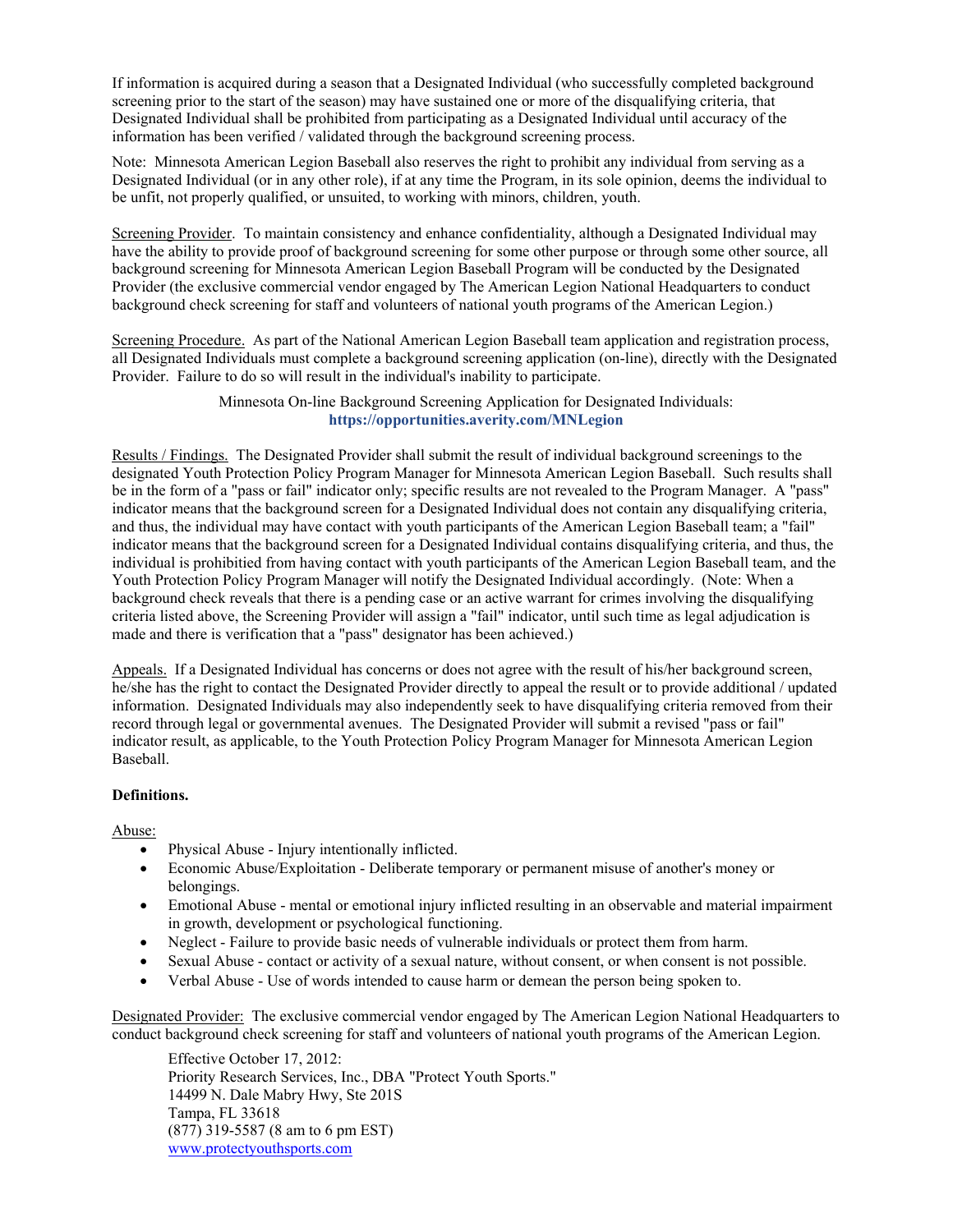Designated Individual: Individuals designated by Minnesota American Legion Baseball who are subject to background screening, prior to being eligible to participate in any meetings, events, activities, practices and/or games that involve youth participants. More specifically,

- An adult (18 years of age or older) staff person or volunteer, who occupies an authority, supervisory or leadership role with an American Legion Baseball team, and who has direct, regular one-on-one contact with youth participants. Examples include the following (or the equivalent titles for similar roles):
	- Team Manager/Director
	- General Manager
	- **Manager/Head Coach**
	- Head Coach
	- **Assistant Head Coach**
	- Pitching, Batting, Fielding and/or other specialty coach / instructor
	- Base Coach
	- $\blacksquare$  Coach
	- **Assistant Coach**
	- Substitute / intermittent or part-time Coach or Assistant Coach
- An adult volunteer, who travels and/or lodges with an American Legion Baseball team as an official member of its staff, who occupies an authority, supervisory or leadership role with the team, and who has direct one-on-one contact with youth participants -- even though any/all of the preceding might be intermittent during the season. Such persons might include the following (or the equivalent titles for similar roles):
	- **Team Van/Bus Driver**
	- **Team Business Manager**
	- **Sponsor Representative**
	- **Team Chaperon**
	- **Team Staff Member Clinic or Camp Director / Leader**
	- Drill / Practice / Tryout Leader or Assistant
- State and District Directors, Vice-Directors, Program / League Directors
- State and/or District-invited Ambassador staff members
- State, District, Sub-District and Sub-State Tournament Directors and other designated official staff members (i.e., all persons designated to serve as tournament directors for Division I, Division II, and Junior Legion playoff tournaments)

The following are examples of those who are **not** considered to be Designated Individuals, (i.e., not normally subject to background screening), unless they also occupy a role described above on a dual or intermittent basis, occupy an authority, supervisory or leadership role with the team, and have regular direct one-on-one contact with youth participants:

- Team Volunteers who are less than 18 years of age.
- Player parents who might assist with team activities (such as fundraising, carpooling, etc.) and who do not otherwise occupy a role outlined above)
- Equipment Managers/Assistants
- Scorekeepers / Statisticians
- $\blacksquare$  Field Maintenance Staff / Crew
- Announcers / Scoreboard Operators
- Gate / Concession Workers
- Fundraising / Event Coordinators
- Web Site Administrators
- **Team Treasurers**
- **Team Clerical and Administrative Staff**
- Drivers (or pilots) of commercial transportation services (Note: it is each team's responsibility to utilize service providers who conduct background screening on such personnel, and/or to request that background screening be conducted.)

Adult: Anyone 18 years of age or over. Child/Minor/Youth: Anyone 17 years of age or under.